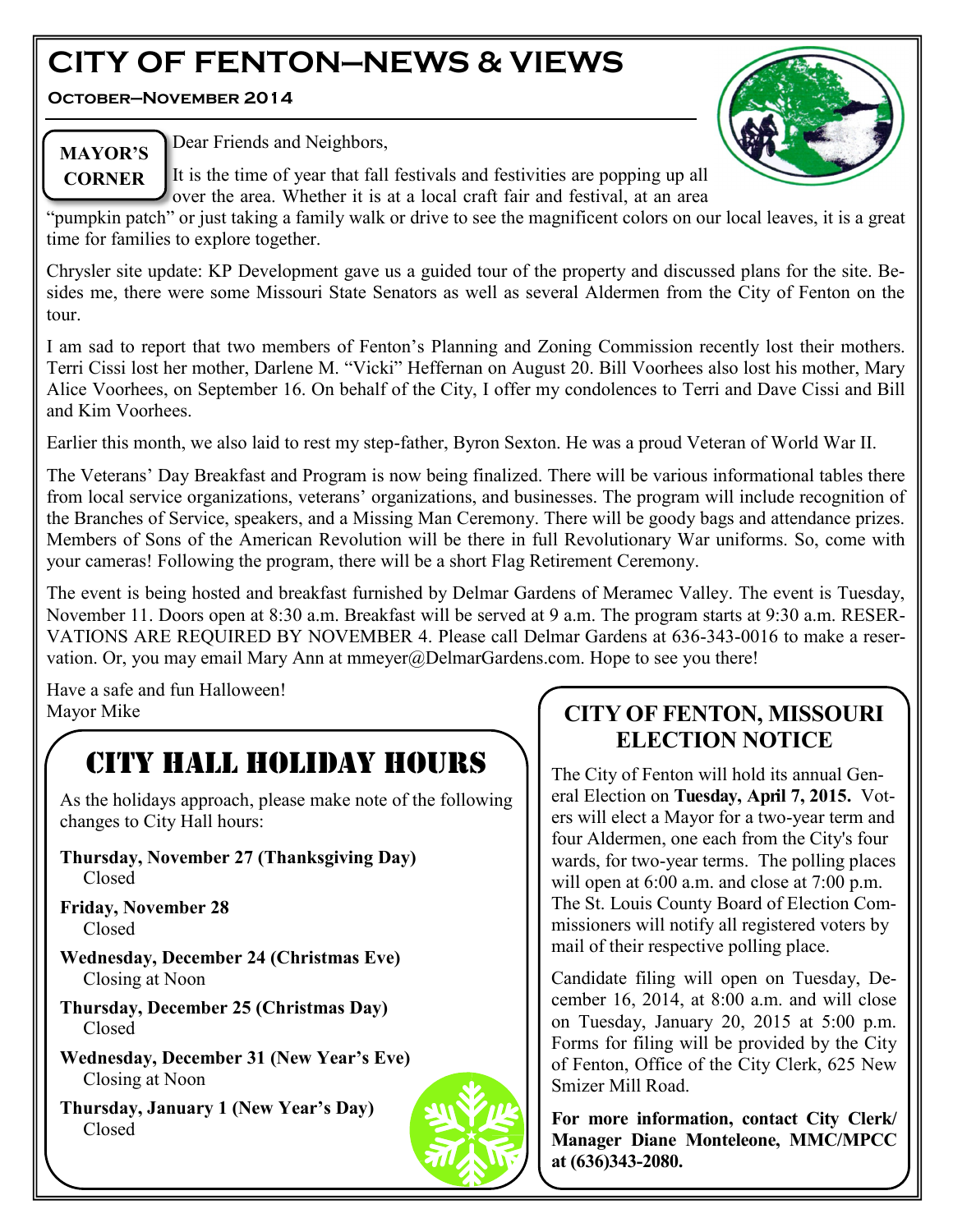October—November 2014

#### PAGE 2

# **PLANNING & ZONING COMMISSION PUBLIC HEARING**

As there are no items for review, the Planning & Zoning Meeting for November has been cancelled. For more information, please call Community Development at (636) 349-8110.



# **UPDATES: LOCAL CONSTRUCTION**

#### **MSD PROJECT**

Ferry Street remains closed at Water Street due to the construction of the new sanitary sewer in this area. It is anticipated that this closing will be in effect until the middle of November. Work is still underway for the restoration of the City Park system. Please use caution while traveling through the construction zones.

## **STREET SLAB / SIDEWALK REPLACEMENT**

The contracted replacement of concrete street slabs and sidewalks is complete for the 2014 season. Work will resume in the spring of 2015 to repair deficient street slabs around the City.

#### **NEW PEDESTRIAN AND BIKE PATH**

The new 3,000 foot extension of the Meramec Greenway Trail is nearing completion along Yarnell Road. The trail extension was funded under the Recreational Trail Program (RTP) grant awarded to the City of Fenton by the Department of Natural Resources. The City partnered with Great Rivers Greenway to connect the existing Meramec Greenway Trail located at the intersection of Yarnell Road and Riverside Drive to the path within the main City Park. The City of Fenton Public Works staff has worked diligently over the past year to perform the clearing, grading and asphalt work to construct this much-needed expansion of the City's trail system. Hats off to Public Works for all their hard work.

# **HOLIDAY TRASH / RECYCLING SCHEDULE**

Due to the holidays each year, the pickup schedule has to be **BOARD OF ALDERMEN MEETING DATES** modified. Please note that only the recycling pickups will be affected this year.

# **Thanksgiving Week**

 Trash: Monday, November 24 Recycling: Friday, November 28

**Christmas Week**

 Trash: Monday, December 22 Recycling: Friday, December 26

**New Year's Week**

 Trash: Monday, December 29 Recycling: Friday, January 2



### **NEW BUSINESS CORNER**

The following businesses have applied for an Occupancy Permit and are planning on  $\geq$ calling Fenton "home":



# **Acceptance Now 09624**

639 Gravois Bluffs Boulevard, Suite A *(rental/retail of durable household goods operating inside Sears Outlet store)*

## **Pillar to Post (Frederick Home Inspections, LLC)**

900 S. Highway Drive, Suite 302 *(administrative offices for home inspection company)*

# LEAF PICKUP PROGRAM



The City's Fall Leaf Pickup Program begins the week of October 20. Leaf pick up will start at 7:00 a.m. on

Mondays and should take two to five days depending on the amount of leaves being removed. Leaf pickup will run through the week of December 15.

PLEASE DO NOT RAKE LEAVES INTO THE STREET. Leaves should be raked to the back of curbs as leaves in the gutter could wash into and ultimately clog the storm system during heavy rains.

Leaf piles containing debris or items other than leaves will be left and removed the following week if the unacceptable material has been removed. This includes, but is not limited to, animal feces, lawn clippings, limbs, bottles, newspapers, scrap lumber or metal, bricks or cinder blocks.

If you have questions, please contact Public Works at (636) 349-8155.

Please note the following changes for 2014 and 2015:

- The Board of Aldermen Meeting originally scheduled for Thursday, November 27 has been moved to Thursday, November 20.
- The Board of Aldermen Meeting originally scheduled for Thursday, December 25 has been moved to Thursday, December 18.
- The Board of Aldermen Committee Meeting originally scheduled for Thursday, January 1 will be combined with the Thursday, January 8 Committee Meeting.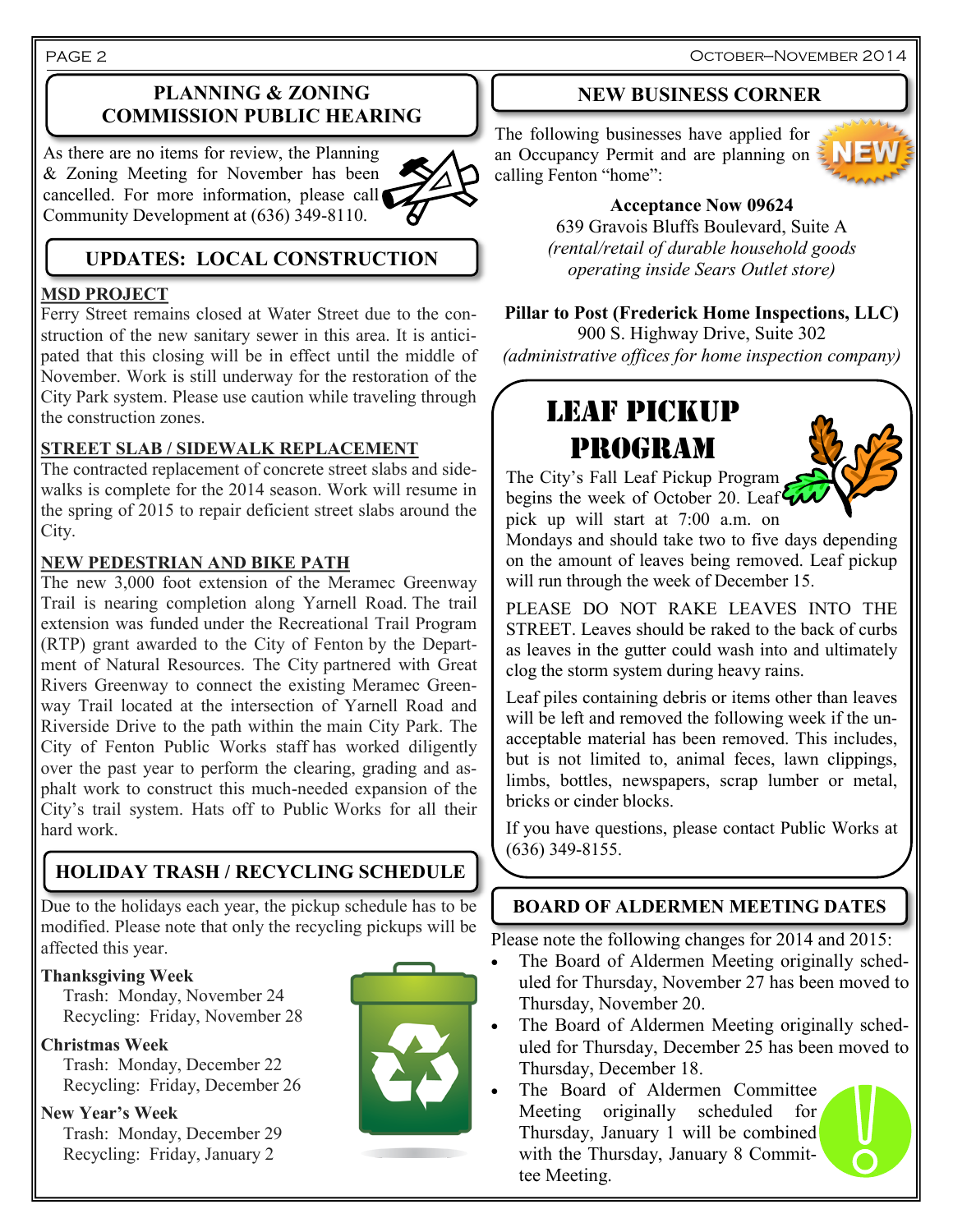PAGE 3 OCTOBER—NOVEMBER 2014

# **ST. LOUIS COUNTY POLICE—FENTON PRECINCT | FENTON HISTORICAL SOCIETY**

### **HALLOWEEN SAFETY CENTERS**

The St. Louis County Police will sponsor three Halloween Safety Centers in the City of Fenton on October 31<sup>st</sup>. Residents hosting the Safety Centers are located at 13303 Wintergreen Estates, 381 Dart, and 936 Villa Gran Way. An officer will be present from 6:00 p.m.—7:30 p.m. at each site to greet children with candy and glow necklaces, plus they can inspect costumes for safety.



# **BLACK FRIDAY**

Most Fenton residents know that this day transforms the peaceful Gravois Bluffs shopping area into a commuting nightmare. To ease your shopping experience, try using the alternate entrances and exits. While shopping, remember that criminals are browsing the parking lot for shopping bags left in your car. Don't keep bags in plain view on the front or back seat. Instead keep items out of sight in the trunk. Criminals also love unlocked doors. This makes stealing your Christmas gifts and electronics devices so much more convenient. Most of the time, if your door is locked they will move on to the next car with an unlocked door.

**Neighborhood Policing Officer: Officer Aaron Dilks (636) 349-8120, ext. 1123 Precinct Phone (636) 349-8120**

# **HOLIDAY LIGHTING CEREMONY**

Join us on **Friday, November 21 at 6:00 p.m. at City Hall** as we turn on the lights to officially begin the holiday season in Fenton.



City Hall at 6:15 p.m.

We will get into the holiday spirit with refreshments, music from the Concord Elementary Choir and a visit from Santa.

Mayor Polizzi will throw the switch to light up

## **ANNUAL CHRISTMAS OPEN HOUSE**

Date: Saturday, December 6 Time: 10:30 a.m. to 3:00 p.m. Place: Swantner House, #1 Church Street

Stop by for a visit during our Annual Christmas Open House. Enjoy delicious refreshments and learn about the Society and Museum. A number of items are available for purchase as Christmas presents including our new 2015 calendar filled with photographs of early Fenton. This unique calendar will also be available at the Fenton Branch of the Rockwood Bank, and at City Hall. Proceeds from all sales help support the work of your Society in preserving local history. For more information:

#### **www.fentonhistory.com (636) 326-0808**



# **STREET LIGHTS**

Now that winter is almost here and the evenings are getting darker, it is a good time to

check the street light in front of your house. If it is not working, please copy the number off of the pole and call Public Works at 636-349-8155. If you give us the pole number and the street address, we will then contact AmerenUE to have the light repaired.



#### **SALES TAX REDISTRIBUTIONS TO ST. LOUIS COUNTY FOR SEPTEMBER 2014**

| "A" Sales Tax Summary |                      | "B" (Pool) Sales Tax Summary |                      | <b>Combined Sales Tax Summary</b> |                      |
|-----------------------|----------------------|------------------------------|----------------------|-----------------------------------|----------------------|
| Generated             | <b>Redistributed</b> | Generated                    | <b>Redistributed</b> | Generated                         | <b>Redistributed</b> |
| \$527,768             | \$277,883(52.7%)     | \$236,890                    | \$231,047(97.5%)     | \$764,658                         | \$508,930(66.6%)     |

The above chart shows the amount of sales tax redistributed back to St. Louis County for the month of September 2014. The total amount redistributed for 2014 is \$2,919,024 (65.7%).



# *DID YOU KNOW ….*

The City of Fenton requires that your dogs and cats be leashed when off of your property. Running at large is prohibited. For your pet's safety and the safety of others, please keep your pets on their leash.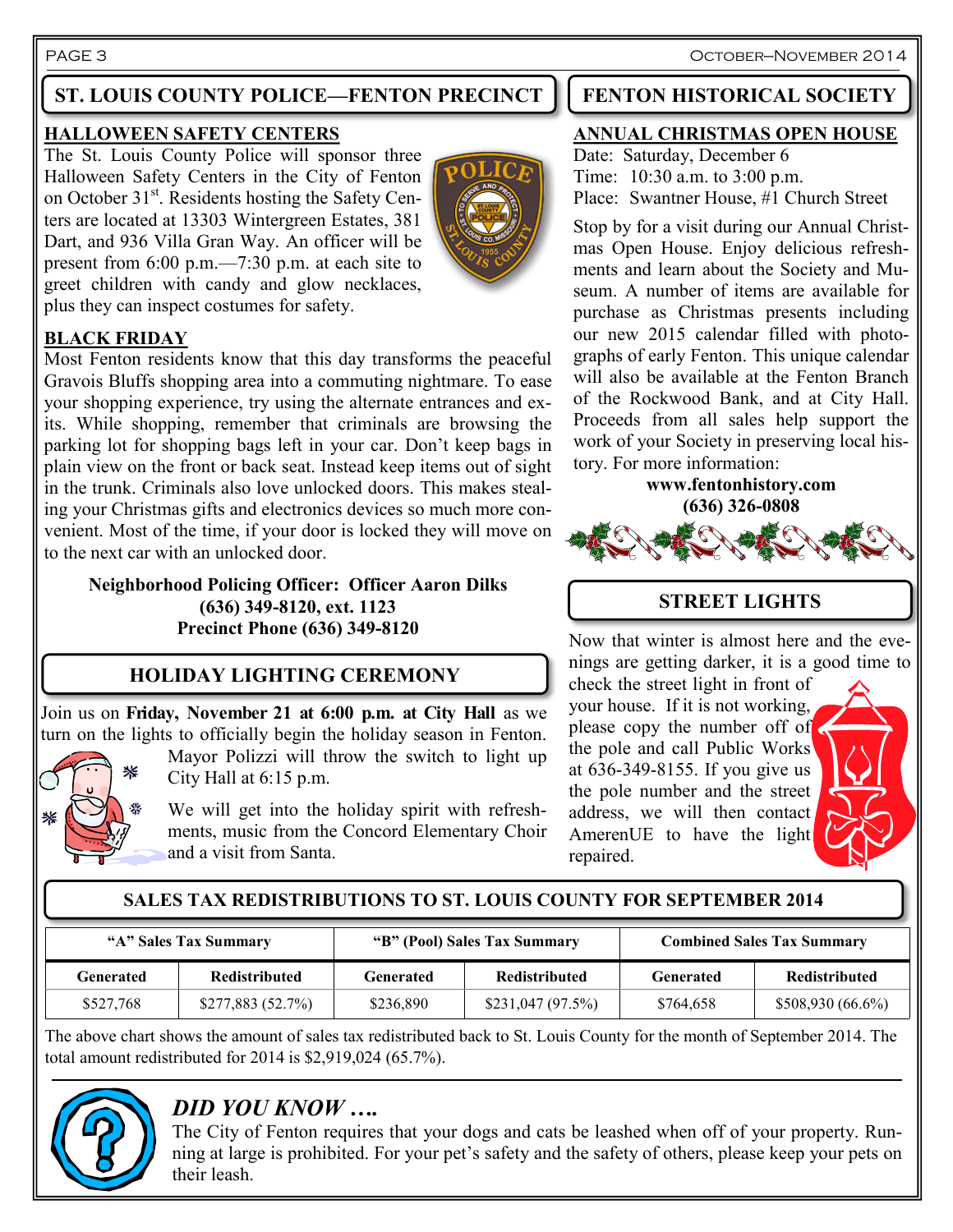PAGE 4 OCTOBER—NOVEMBER 2014

# **PARKS & RECREATION HAPPENINGS**

For more information on any of the  $\overrightarrow{AB}$  Events/classes listed below, please call **RiverChase at (636) 343-0067** or visit E N  $T$  $\circ$ our website, **www.fentonmo.org.**

#### **TRUNK OR TREAT**

Join us at RiverChase on **Saturday, October 25 at 6:30 p.m.**  Activities include the Teckno Bubble Bus, Music, Free Popcorn, Hot Aztec, Sammy J. Balloons, and a St. Louis Hula Hoop Peformer. \$4.00 per youth. To participate as a vehicle in the event, please call (636) 343-0067.



This 3-on-3 basketball tournament is double elimination and participants must be 18 years or older. Teams will play half court in River-Chase's gymnasium. Rules will be provided. All MSHSAA regulations apply. Champions will receive t-shirts. November 15 from 9:00 a.m. – TBD. Fee: \$60 per team.

#### **HIGH INTENSITY CIRCUIT TRAINING**

Quick and effective cardio workout that utilizes interval stations and only takes 30 minutes. Tuesday evenings 6:15-6:45 p.m. November 4 to December 16. Fee: \$22 Residents/Members or \$26 Non-Members.

#### **D.I.P. (DROP IN PICKLEBALL)**

Take advantage of this drop in rate to play one of the fastest growing sports in the United States! Pickleball is a sport that is easy to learn and fun to play! Drop in fee does not include use of other RiverChase amenities. Pickleballs will be provided. Games held in the RiverChase gymnasium and runs **October 2 to April 30 on Tuesday and Thursdays**, 8:00 a.m.  $-10:00$  a.m. for beginners and  $10:00$  a.m.  $-1:00$  p.m. for advanced. Fee: \$3.00 per day.

#### **HOT MAMAS IN TRAINING**

One hour boot camp style stroller workout with your children. This 9:30—10:30 a.m. class runs November 13 to December 18, NO class November 27. Fees: \$44 Members and Residents / \$48 Non-Members.

#### **COED INDOOR VOLLEYBALL**

Session II of this 7-game league (plus playoffs) begins the week of November 17. Recreational play on Monday, Tuesday and Friday. Competitive play on Thursday. Registration is now open. Session III begins the week after session II ends. Updated schedules are posted at www.fentonmo.org. Fee: \$174 per team.

#### **SENIOR LUNCH & BINGO**

Wednesday, November 12 at 10:30 a.m. at RiverChase. Price is \$6.50 per person. Chef Andy will be serving up turkey and all the fixings for lunch. Register by Sunday, November 9.



### **HOLIDAY CRAFT FAIR**

Get a head start on your holiday gift shopping! **Saturday, November 22 from 9:00 a.m.—4:00 p.m.** Vendors should call RiverChase to register: (636)-343-0067

#### MORE RIVERCHASE—PG. 5



#### **YOUTH BASKETBALL LEAGUES**

This seven (7) game recreational league for school grades 1st to 3rd is designed to teach participants the fundamentals of basketball. The league will meet on Saturday mornings starting December 6 in the RiverChase gymnasium. Games will start at 9:00 a.m. Volunteer coaches are needed and will receive a free registration credit at the end of the season. Registration Deadline is November 7. Fees: \$50 Resident Member / \$55 Resident or Non-Resident Member / \$60 Non-Resident. Coaches Meeting on November 22 at 7:00 p.m. at RiverChase.

#### **INTRO TO BASKETBALL**

Young athletes (ages 3 to 5) will learn basic skills to help develop coordination and other skills necessary to play basketball. This 45 minute class in RiverChase's gymnasium relies heavily on parental involvement and a parent or other adult is required to attend. Intro to Basketball will meet Saturday morn-

ings starting October 25 from 9:00 a.m. to 9:45 a.m. Fee: \$31 Resident Member / \$34 Resident or Non-Resident Member/ \$37 Non-Resident.



#### **INSTRUCTIONAL BASKETBALL**

This clinic is designed for beginners (ages 6 to 9) entering our 2014 Basketball League. This class held in RiverChase's gymnasium will teach participants the fundamentals that will help them progress through our league. This 4-week class meets on Saturdays beginning October 25 from 10:00 a.m. to 10:45 a.m. Fee: \$31 Resident Member / \$34 Resident or Non-Resident Member/ \$37 Non-Resident.

# **FITNESS / TRACK CLOSINGS**

**RIVERCHASE IS GETTING NEW FIT-NESS EQUIPMENT!!** Please note, the fitness area and track will be closed starting Sunday, November 2 at 12:00 p.m. and will

re-open Wednesday, November 5 at 5:30 a.m. in order to facilitate the removal of current equipment, carpet cleaning and new equipment installation.

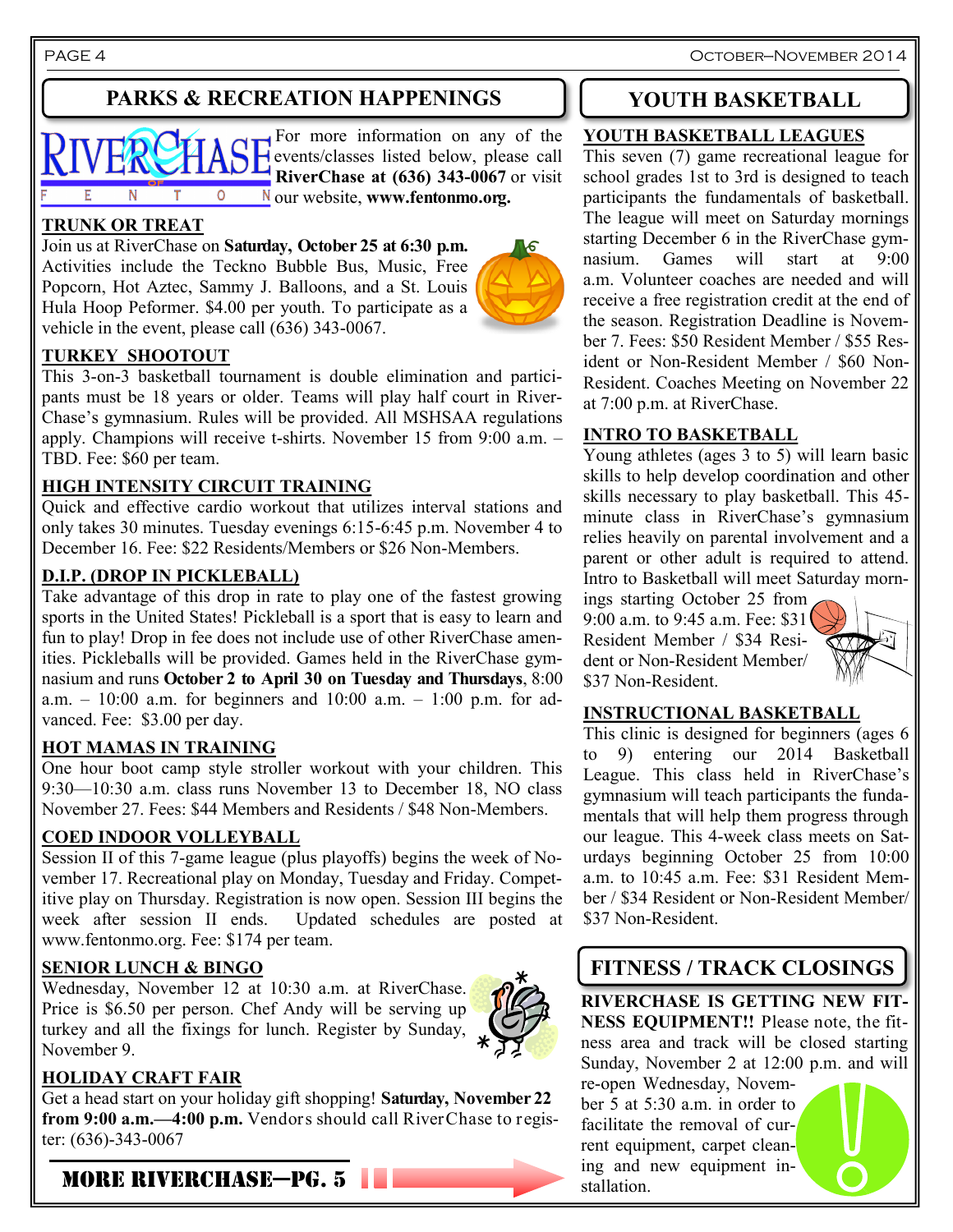#### October—November 2014

# **DECISIONS FROM THE SEPTEMBER 25, 2014 BOARD OF ALDERMEN MEETING**

#### *DECISIONS*

- Approved a site plan by Rickermann Holdings, LLC for a proposed building addition at 2526 Cassens Drive.
- Approved the purchase of a scanner for document retention.
- $\checkmark$  Presented a Proclamation to the Daughters of the American Revolution in honor of Constitution Week.
- Recognized employees Matthew Heard and Kathryn Kearbey who achieved five-year career milestones.
- $\checkmark$  Approved request for destruction of records.
- Approved for November Board of Aldermen Meeting to be held on Thursday, November 20, 2014; the December Board of Aldermen Meeting to be held on Thursday, December 18, 2014; and to combine the January 1, 2015 Committee Meeting with the January 8, 2015 Committee Meeting.
- Approved the 2016, 2017 and 2018 Capital Plans.
- $\checkmark$  Approved authorizing The Brain Mill to purchase PC hardware upgrades in the amount of \$12,200 and office software upgrades in the amount of \$800.
- $\checkmark$  Approved the Community Development Director, Nikki Finkbiner, to attend the annual Missouri American Planning Association Conference in downtown St. Louis, October 15-17, 2014.
- Approved the City to participate in the Fenton Area Chamber of Commerce 2014-2015 Community Guide in the amount of \$1,500.

#### *ORDINANCES*

 **#3460** Ord. approving a Preliminary Plat for a subdivision known as "Fenton Logistics Park", located at 1050 Dodge Drive, 2295 Hitzert Drive and 2300 Hitzert Court and containing approximately 295 acres.



- $\checkmark$  #3461 Ord. amending Section 400.030(B) "Definitions", of Chapter 400 of the Municipal Zoning Code to further define Warehouse and provide a definition for a Self-Storage Facility.
- #**3462** Ord. approving an update to the City's Zoning District Map and amending Section 415.050 "Official Zoning District Map and Boundary Regulations" of the Municipal Code.
- **#3463** Ord. amending Section 115.035 of the Municipal Code relating to Candidacy for Municipal Office.
- **#3464** Ord. calling for a General Election to be held April 7, 2015 in the City of Fenton with Candidate filing to open December 16, 2014.
- **#3465** Ord. authorizing the Mayor to execute an Agreement with P M Leach Painting Company, Inc. for painting the Navajo.
- **#3466** Ord. amending Ord. No. 2791—Financial Policies Manual related to the City's Cash Receipts Policy.
- **#3467** Ord. amending Schedule VII-A, "Yield Signs" of Title III of the Fenton Municipal Code to add Uthoff Farm Court and northbound Uthoff Drive to such schedule.
- **#3468** Ord. amending Chapter 205, "Offenses Concerning Tobacco", to prohibit the sale and possession by minors of Vaporizing Products and to provide a definition of Vaporizing Products.

# **MORE RIVERCHASE**

## **HOLI-DAY CAMP**

Join us for two separate weeks of holiday fun at RiverChase! Campers participate in holiday crafts, games and activities. Plus, swimming every afternoon in our indoor pool! Register at RiverChase or over the phone at (636) 343-0067. Pre– and postcamp care are available. Ages 5—12 (5 year olds must have started Kindergarten.) Camp runs 9 a.m.—3 p.m. on the following days:

Week 1: December 22, 23 and 26 Week 2: December 29, 30 and January 2

Fee per week: \$60 Residents/Members, \$69/Non-Members.

#### **RIVERCHASE HOLIDAY HOURS**

With the holidays approaching, please make note of the following changes to RiverChase's operating hours:

> **Thanksgiving Day** Closed

**Friday, November 28** 8:00 a.m. to 9:00 p.m.

> **Christmas Eve**  $5:30$  a.m. to Noon

**Christmas Day** Closed

**New Years Eve** 5:30 a.m. to Noon

**New Years Day** Noon—5:00 p.m.